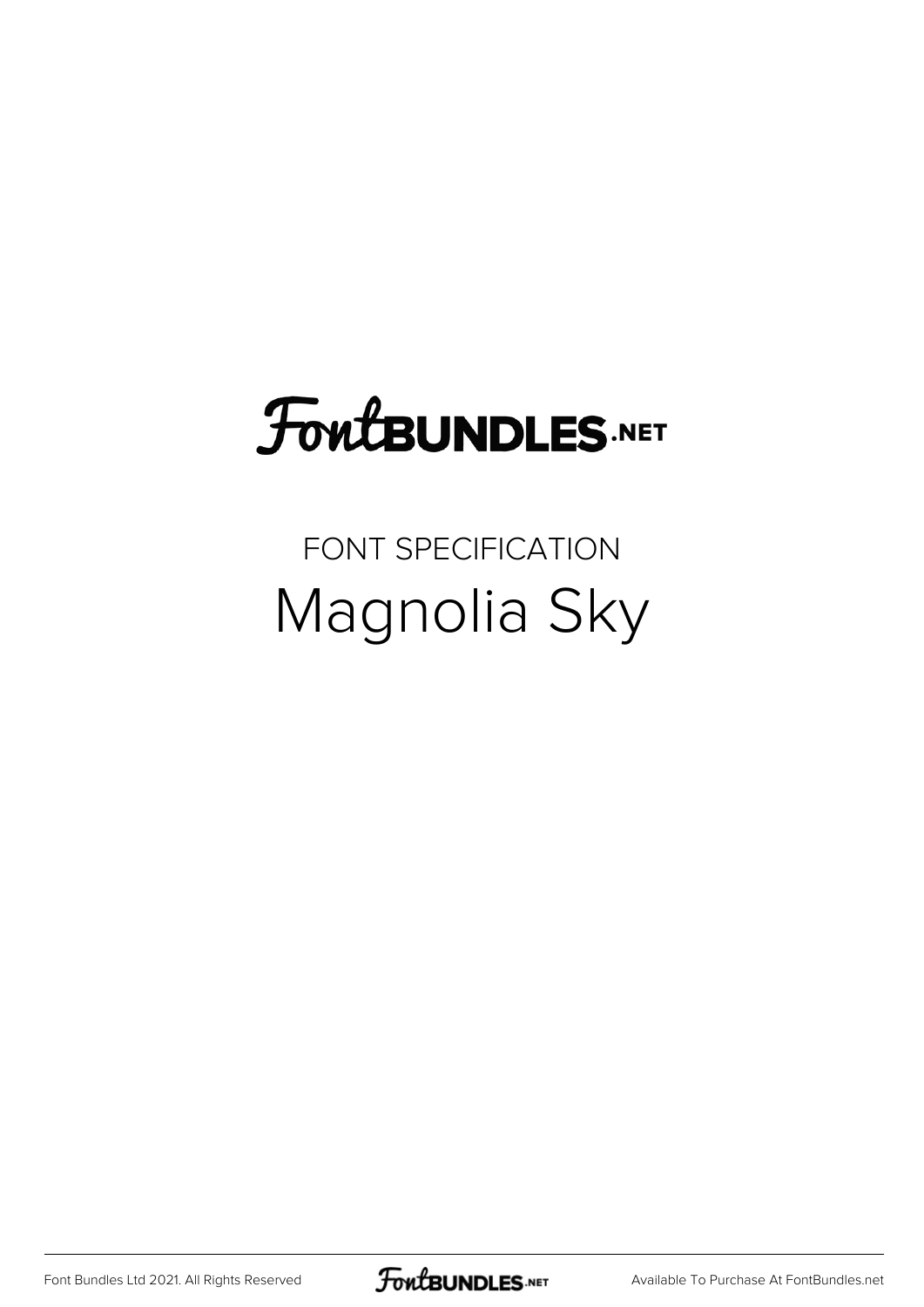## Magnolia Sky - Regular

**Uppercase Characters** 



Lowercase Characters a b c d e fghijk lwnep g

**Numbers** 

0123456789

Punctuation and Symbols

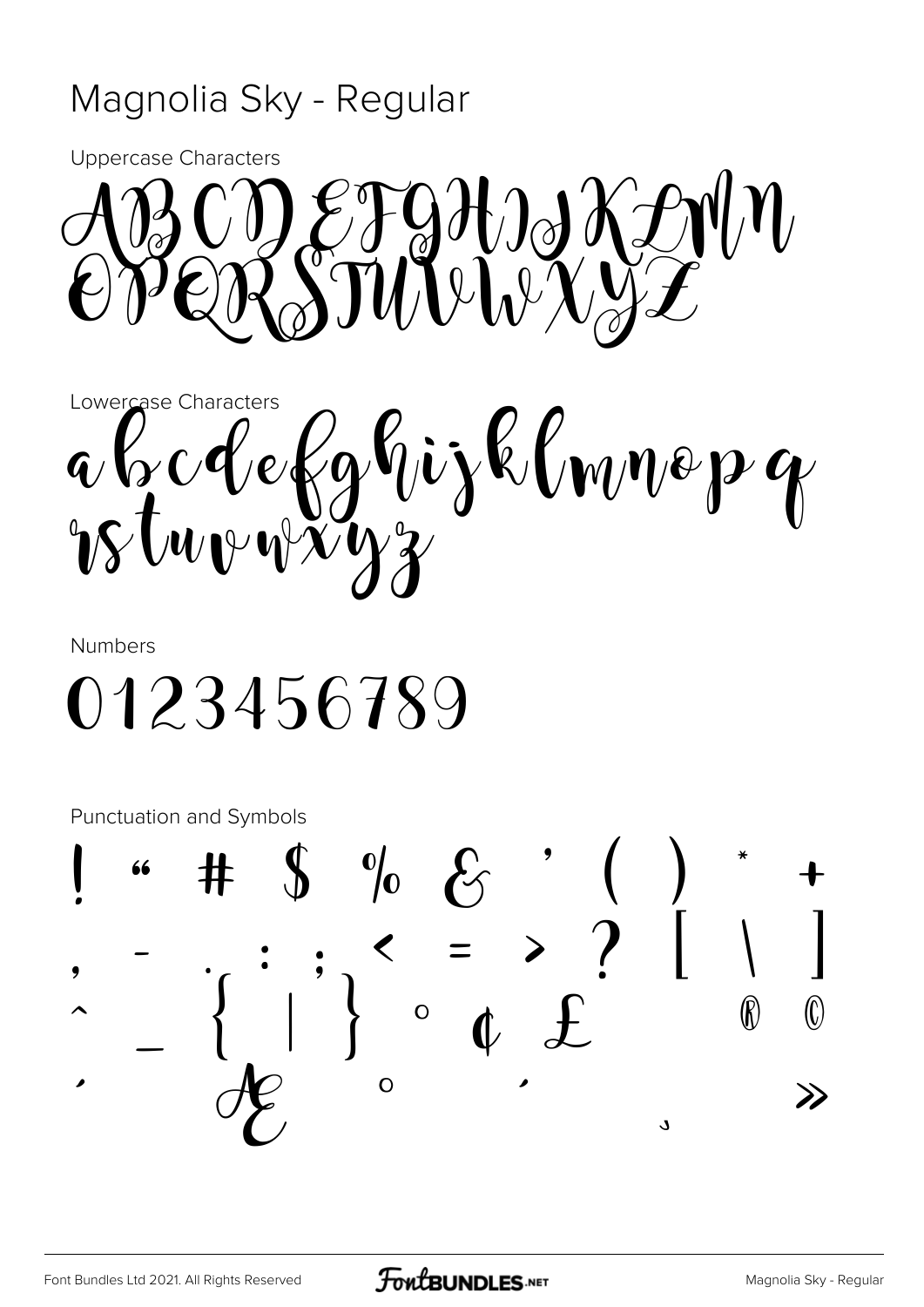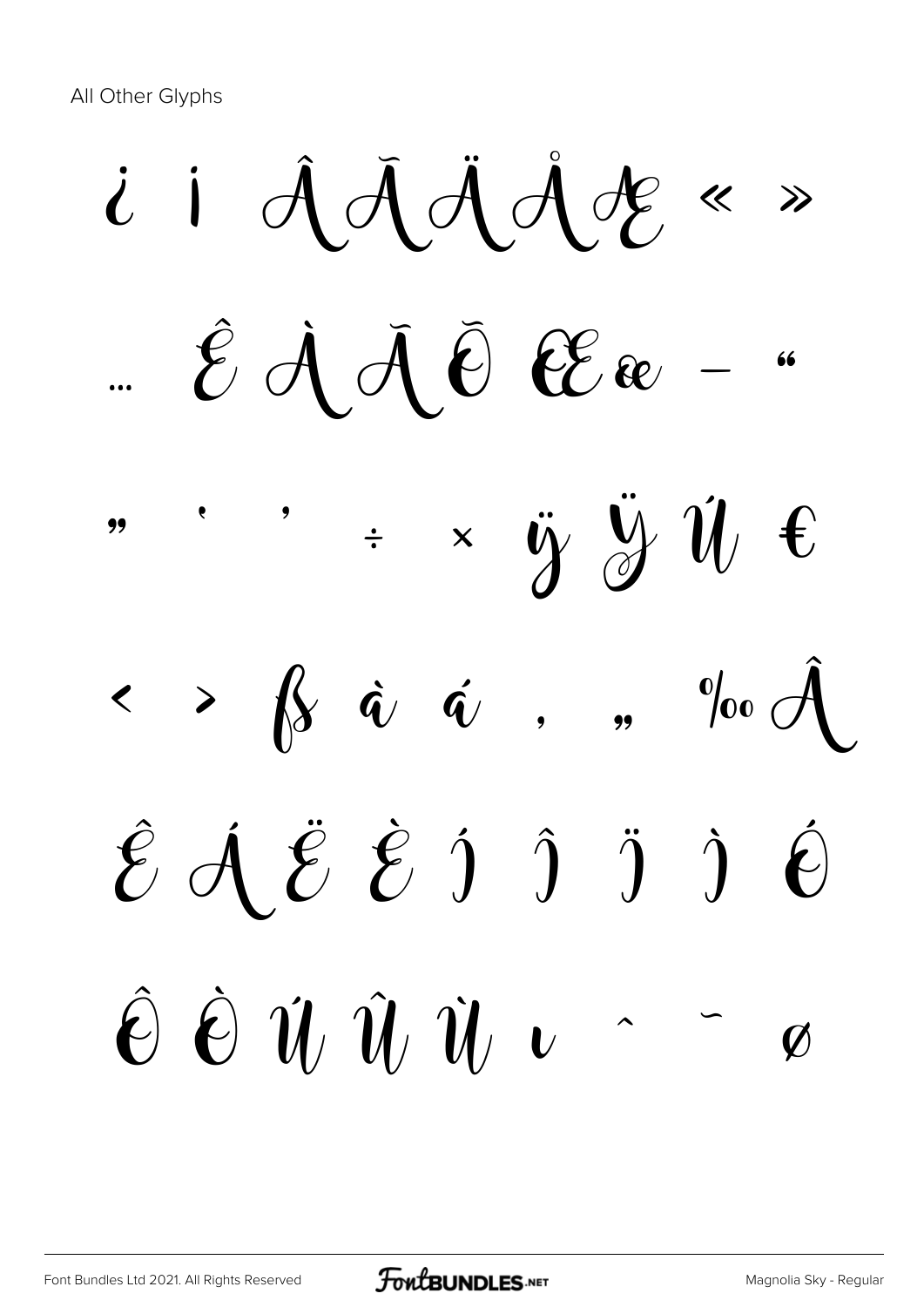